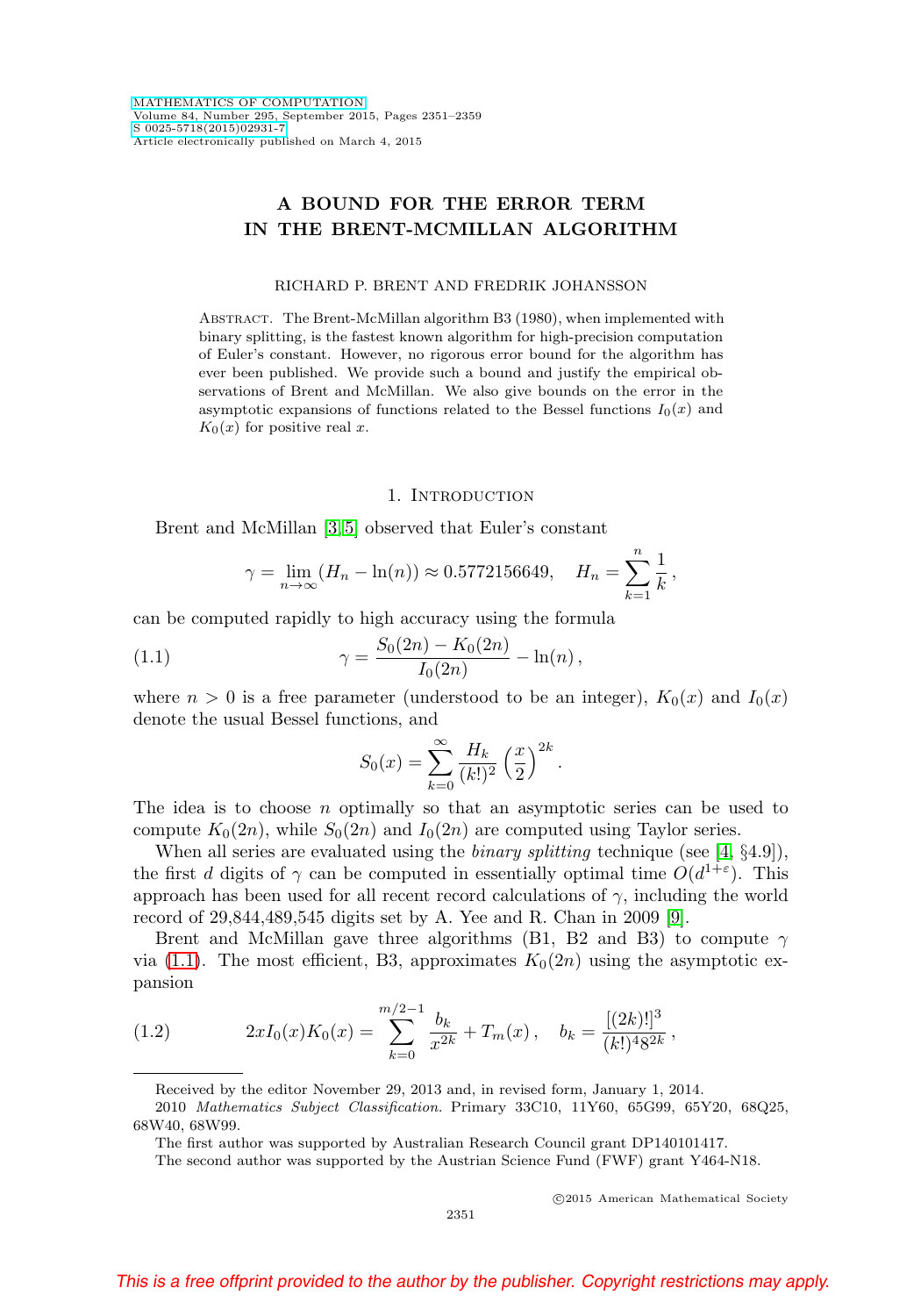where one should take  $m \approx 4n$ . The expansion [\(1.2\)](#page-0-1) appears as formula 9.7.5 in Abramowitz and Stegun [\[1\]](#page-8-4), and 10.40.6 in the Digital Library of Mathematical Functions [\[7\]](#page-8-5). Unfortunately, neither work gives a proof or reference, and no bound for the error term  $T_m(x)$  is provided. Brent and McMillan observed empirically that  $T_{4n}(2n) = O(e^{-4n})$ , which would give a final error of  $O(e^{-8n})$  for  $\gamma$ , but left this as a conjecture.

Brent [\[2\]](#page-8-6) recently noted that the error term can be bounded rigorously, starting from the individual asymptotic expansions of  $I_0(x)$  and  $K_0(x)$ . However, he did not present an explicit bound at that time. In this paper, we calculate an explicit error bound, allowing the fastest version of the Brent-McMillan algorithm (B3) to be used for provably correct evaluation of  $\gamma$ .

To bound the error in the Brent-McMillan algorithm we must bound the errors in evaluating the transcendental functions  $I_0(2n)$ ,  $K_0(2n)$  and  $S_0(2n)$  occurring in  $(1.1)$  (we ignore the error in evaluating  $\ln(n)$  since this is well-understood).

The most difficult task is to bound the error associated with  $K_0(2n)$ . For reasons of efficiency, the algorithm approximates  $I_0(2n)K_0(2n)$  using the asymp-totic expansion [\(1.2\)](#page-0-1), and then the term  $K_0(2n)/I_0(2n)$  in [\(1.1\)](#page-0-0) is computed from  $I_0(2n)K_0(2n)/I_0(2n)^2$ .

Sections [2–](#page-1-0)[3](#page-3-0) contain bounds on the size of various error terms that are needed for the main result. For example, Lemma [2.1](#page-2-0) bounds the error in the asymptotic expansion for  $I_0(x)$ , which is nontrivial as the terms do not have alternating signs.

The asymptotic expansion [\(1.2\)](#page-0-1) can be obtained formally by multiplying the asymptotic expansions (see  $(2.1)$ – $(2.2)$  below) for  $K_0$  and  $I_0$ . To obtain m terms in the asymptotic expansion, we multiply the polynomials  $P_m(-1/z)$  and  $P_m(1/z)$ occurring in  $(2.1)$ – $(2.2)$ , then discard half the terms (here  $z = 1/x$  is small when  $x \approx 2n$  is large, so we discard the terms involving high powers of z). To bound the error, we show in Lemma [3.1](#page-3-1) that the discarded terms are sufficiently small, and also take into account the error terms  $R_m$  and  $Q_m$  in the asymptotic expansions for  $K_0$  and  $I_0$ .

The main result, Theorem [4.1,](#page-5-0) is given in Section [4.](#page-5-1) Provided the parameter N (the number of terms used to approximate  $S_0(2n)$  and  $I_0(2n)$ ) is sufficiently large, the error is bounded by  $24e^{-8n}$ . Corollary [4.3](#page-6-0) shows that it is sufficient to take  $N \approx 4.971n$ .

#### 2. Bounds for the individual Bessel functions

<span id="page-1-0"></span>Asymptotic expansions for  $I_0(x)$  and  $K_0(x)$  are given by Olver [\[8,](#page-8-7) pp. 266–269] and can be found in [\[7,](#page-8-5) §10.40]. They can be written as

<span id="page-1-1"></span>(2.1) 
$$
K_0(x) = e^{-x} \left(\frac{\pi}{2x}\right)^{1/2} (P_m(-x) + R_m(x))
$$

and

<span id="page-1-2"></span>(2.2) 
$$
I_0(x) = \frac{e^x}{(2\pi x)^{1/2}} \left( P_m(x) + Q_m(x) \right),
$$

where  $R_m(x)$  and  $Q_m(x)$  denote error terms,

<span id="page-1-3"></span>(2.3) 
$$
P_m(x) = \sum_{k=0}^{m-1} a_k x^{-k} \text{ and } a_k = \frac{[(2k)!]^2}{(k!)^3 32^k}.
$$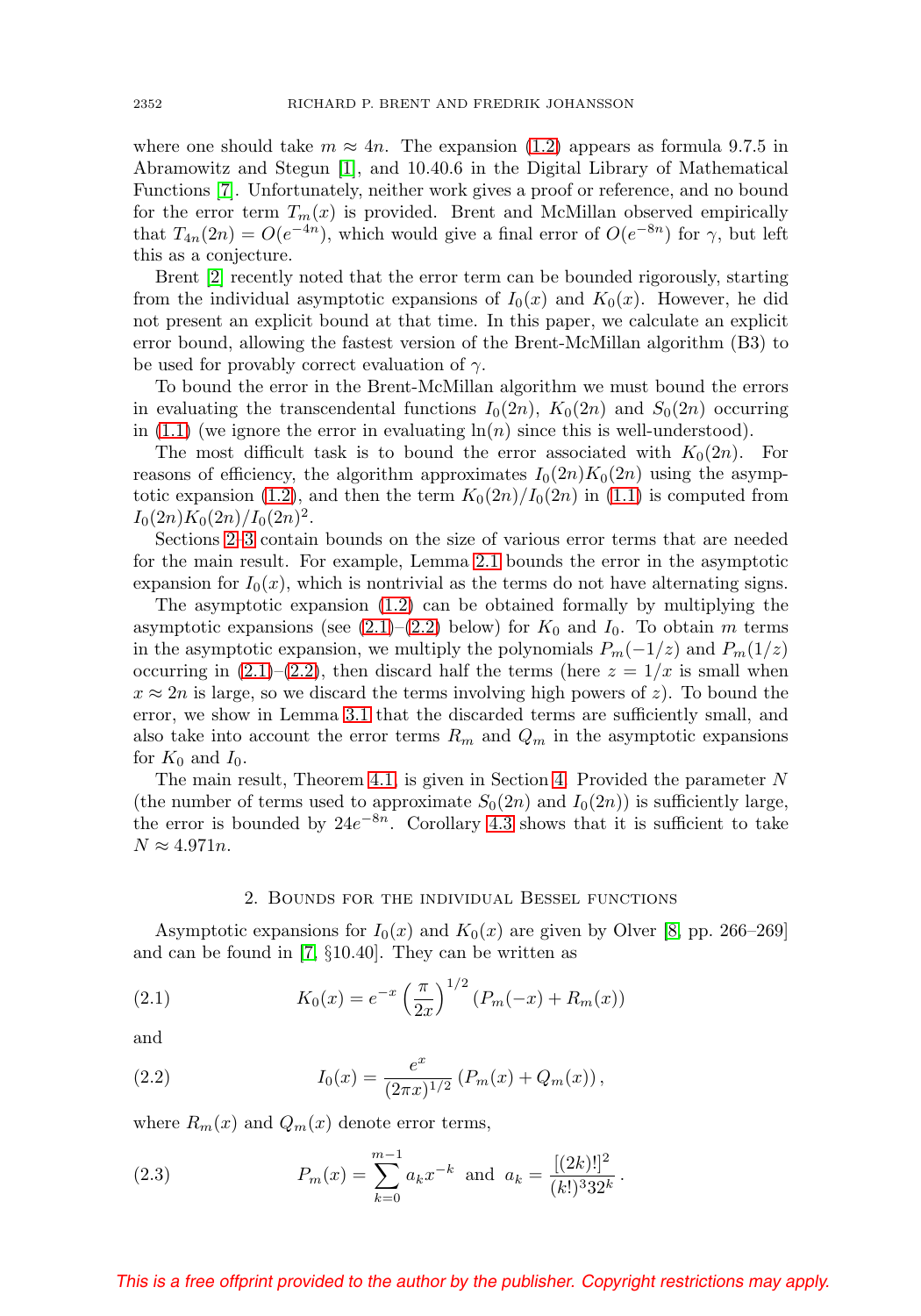For  $n \geq 1$ ,

<span id="page-2-8"></span>(2.4) 
$$
\sqrt{2\pi}n^{n+1/2}e^{-n} \le n! \le en^{n+1/2}e^{-n},
$$

so the coefficients  $a_k$  in [\(2.3\)](#page-1-3) satisfy

<span id="page-2-1"></span>(2.5) 
$$
a_k \le \frac{e^2}{\pi^{3/2} 2^{1/2}} \frac{1}{k^{1/2}} \left(\frac{k}{2e}\right)^k < \frac{1}{k^{1/2}} \left(\frac{k}{2e}\right)^k
$$

for  $k \ge 1$  (the first term is  $a_0 = 1$ ).

For  $x > 0$ , we also have the global bounds

<span id="page-2-2"></span>(2.6) 
$$
0 < K_0(x) < e^{-x} \left(\frac{\pi}{2x}\right)^{1/2}
$$

and

<span id="page-2-6"></span>(2.7) 
$$
I_0(x) > \frac{e^x}{(2\pi x)^{1/2}}.
$$

Observe that the bound on  $K_0(x)$  and equation [\(2.1\)](#page-1-1) imply that

<span id="page-2-5"></span>(2.8) 
$$
|P_m(-x) + R_m(x)| < 1.
$$

For  $x > 0$ , the series [\(2.1\)](#page-1-1) for  $K_0(x)$  is alternating, and the remainder satisfies

<span id="page-2-4"></span>(2.9) 
$$
|R_m(x)| \leq \frac{a_m}{x^m} < \frac{1}{m^{1/2}} \left(\frac{m}{2e}\right)^m \frac{1}{x^m}.
$$

The series [\(2.2\)](#page-1-2) for  $I_0(x)$  is not alternating. The following lemma bounds the error  $Q_m(x)$ .

<span id="page-2-0"></span>**Lemma 2.1.** Let  $Q_m(x)$  be defined by [\(2.2\)](#page-1-2). Then for  $m \ge 1$  and real  $x \ge 2$  we have

$$
|Q_m(x)| \le 4\left(\frac{m}{2ex}\right)^m + e^{-2x}.
$$

*Proof.* The identity  $I_0(x) = i(K_0(xe^{\pi i}) - K_0(x))/\pi$  (see [\[7,](#page-8-5) 10.34.5]) gives

(2.10) 
$$
Q_m(x) = R_m(x e^{\pi i}) - \frac{i}{\pi} \frac{(2\pi x)^{1/2}}{e^x} K_0(x).
$$

According to Olver [\[8,](#page-8-7) p. 269],

(2.11) 
$$
|R_m(x e^{\pi i})| \le 2\chi(m) \exp(\frac{1}{8}\pi x^{-1}) a_m x^{-m},
$$

where

(2.12) 
$$
\chi(m) = \pi^{1/2} \frac{\Gamma(m/2+1)}{\Gamma(m/2+1/2)} \leq \frac{\pi}{2} m^{1/2}
$$

(the bound on  $\chi(m)$  follows as  $\chi(m)/m^{1/2}$  is monotonic decreasing for  $m \ge 1$ ). Since  $x \geq 2$ , applying  $(2.5)$  gives

(2.13) 
$$
|R_m(x e^{\pi i})| \le \pi e^{\pi/16} \left(\frac{m}{2e}\right)^m \frac{1}{x^m} < 4 \left(\frac{m}{2ex}\right)^m
$$

Combined with the global bound [\(2.6\)](#page-2-2) for  $K_0(x)$ , we obtain

<span id="page-2-3"></span>
$$
(2.14) \qquad |Q_m(x)| \le |R_m(x e^{\pi i})| + \frac{1}{\pi} \frac{(2\pi x)^{1/2}}{e^x} K_0(x) \le 4 \left(\frac{m}{2ex}\right)^m + e^{-2x}.\qquad \Box
$$

.

<span id="page-2-7"></span>**Corollary 2.2.** For  $x \ge 2$ , we have  $0 < I_0(x)K_0(x) < 1/x$ .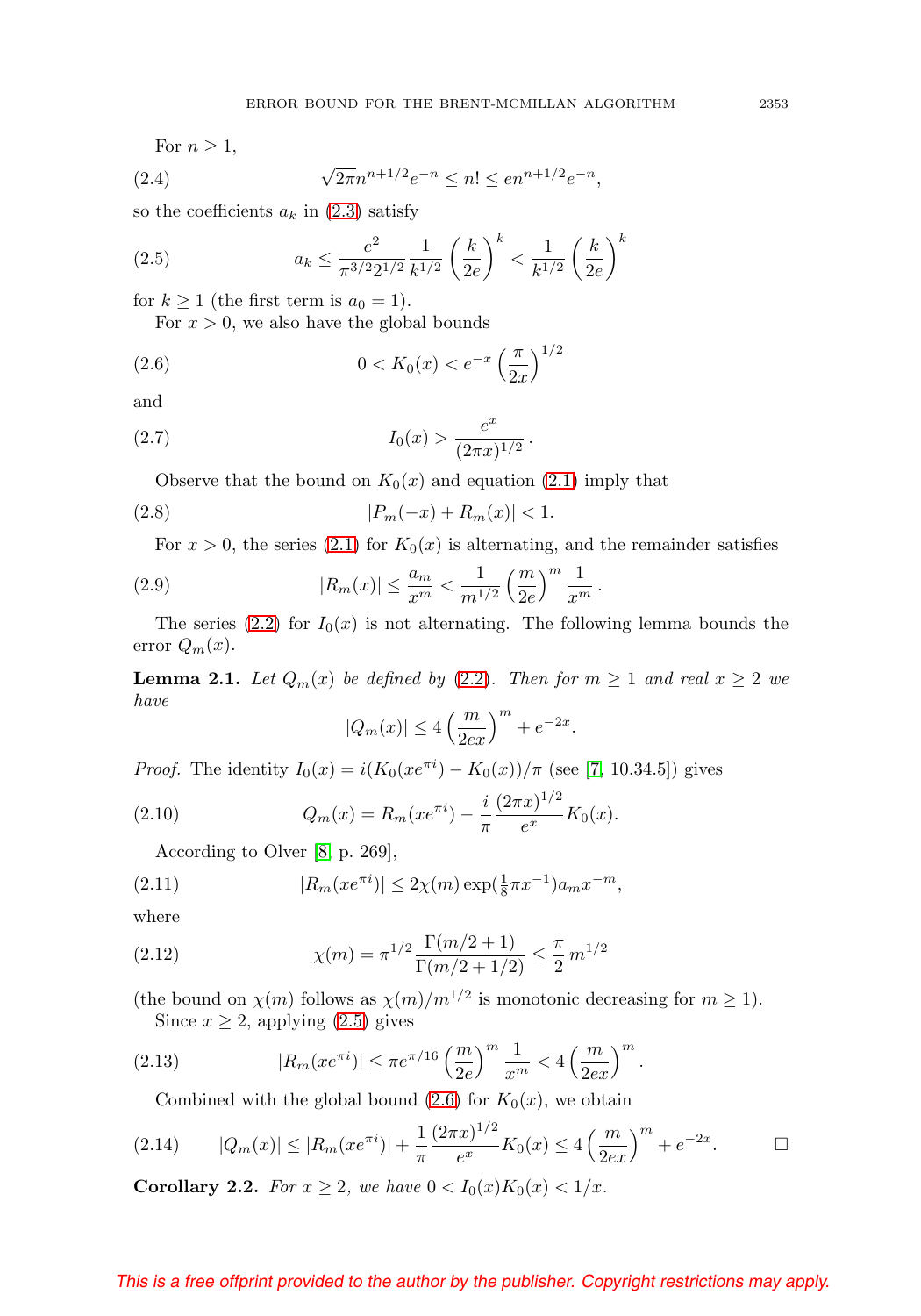*Proof.* The first inequality is obvious, since both  $I_0(x)$  and  $K_0(x)$  are positive. Also, using  $(2.2)$  and  $(2.14)$  with  $m = 1$  gives

$$
I_0(x) \le \frac{e^x}{(2\pi x)^{1/2}} (1 + e^{-1} + e^{-4}),
$$

so from [\(2.6\)](#page-2-2) we have

$$
I_0(x)K_0(x) \le \frac{1+e^{-1}+e^{-4}}{2x} < \frac{1}{x}.
$$

**Lemma 2.3.** If  $R_m(x)$  and  $Q_m(x)$  are defined by [\(2.1\)](#page-1-1) and [\(2.2\)](#page-1-2), respectively, then

<span id="page-3-3"></span>(2.15) 
$$
|R_{4n}(2n)| \leq \frac{e^{-4n}}{2n^{1/2}} \text{ and } |Q_{4n}(2n)| \leq 5e^{-4n}.
$$

*Proof.* Taking  $x = 2n$  and  $m = 4n$ , the inequality [\(2.9\)](#page-2-4) gives the first inequality, and Lemma [2.1](#page-2-0) gives the second inequality.  $\Box$ 

We also need the following lemma.

**Lemma 2.4.** If  $P_m(x)$  is defined by  $(2.3)$ , then

<span id="page-3-2"></span>
$$
(2.16) \t\t |P_{4n}(2n)| < 2 \text{ and } |P_{4n}(-2n)| < 1.
$$

*Proof.* Using  $(2.3)$  and  $(2.5)$ , we have

$$
P_{4n}(2n) = 1 + \sum_{k=1}^{4n-1} \frac{a_k}{(2n)^k}
$$
  
\n
$$
\leq 1 + \sum_{k=1}^{4n-1} k^{-1/2} \left(\frac{k}{4en}\right)^k
$$
  
\n
$$
\leq 1 + \sum_{k=1}^{4n-1} e^{-k} < \frac{e}{e-1} < 2.
$$

<span id="page-3-0"></span>The right inequality in [\(2.16\)](#page-3-2) can be proved in a similar manner, taking the sign alternations into account.  $\Box$ 

#### 3. Bounds for the product

We wish to bound the error term  $T_m(x)$  in [\(1.2\)](#page-0-1) when evaluated at  $x = 2n$ ,  $m = 4n$ . The result is given by the following lemma.

<span id="page-3-1"></span>**Lemma 3.1.** If  $T_m(x)$  is defined by [\(1.2\)](#page-0-1), then  $T_{4n}(2n) < 7e^{-4n}$ .

*Proof.* In terms of the expansions for  $I_0(x)$  and  $K_0(x)$ , we have

<span id="page-3-4"></span>
$$
2xI_0(x)K_0(x) = (P_m(-x) + R_m(x))(P_m(x) + Q_m(x))
$$
  
(3.1) 
$$
= P_m(x)P_m(-x) + [(P_m(-x) + R_m(x))Q_m(x) + P_m(x)R_m(x)].
$$

It follows from  $(2.8)$ ,  $(2.15)$  and  $(2.16)$  that the expression  $\lceil \cdots \rceil$  in  $(3.1)$ , evaluated at  $x = 2n$ ,  $m = 4n$ , is bounded in absolute value by

<span id="page-3-5"></span>(3.2) 
$$
5e^{-4n} + e^{-4n}/n^{1/2} \le 6e^{-4n}.
$$

Next, we rewrite

$$
P_m(x)P_m(-x) = \sum_{i=0}^{m-1} \sum_{j=0}^{m-1} (-1)^i a_i a_j x^{-(i+j)}
$$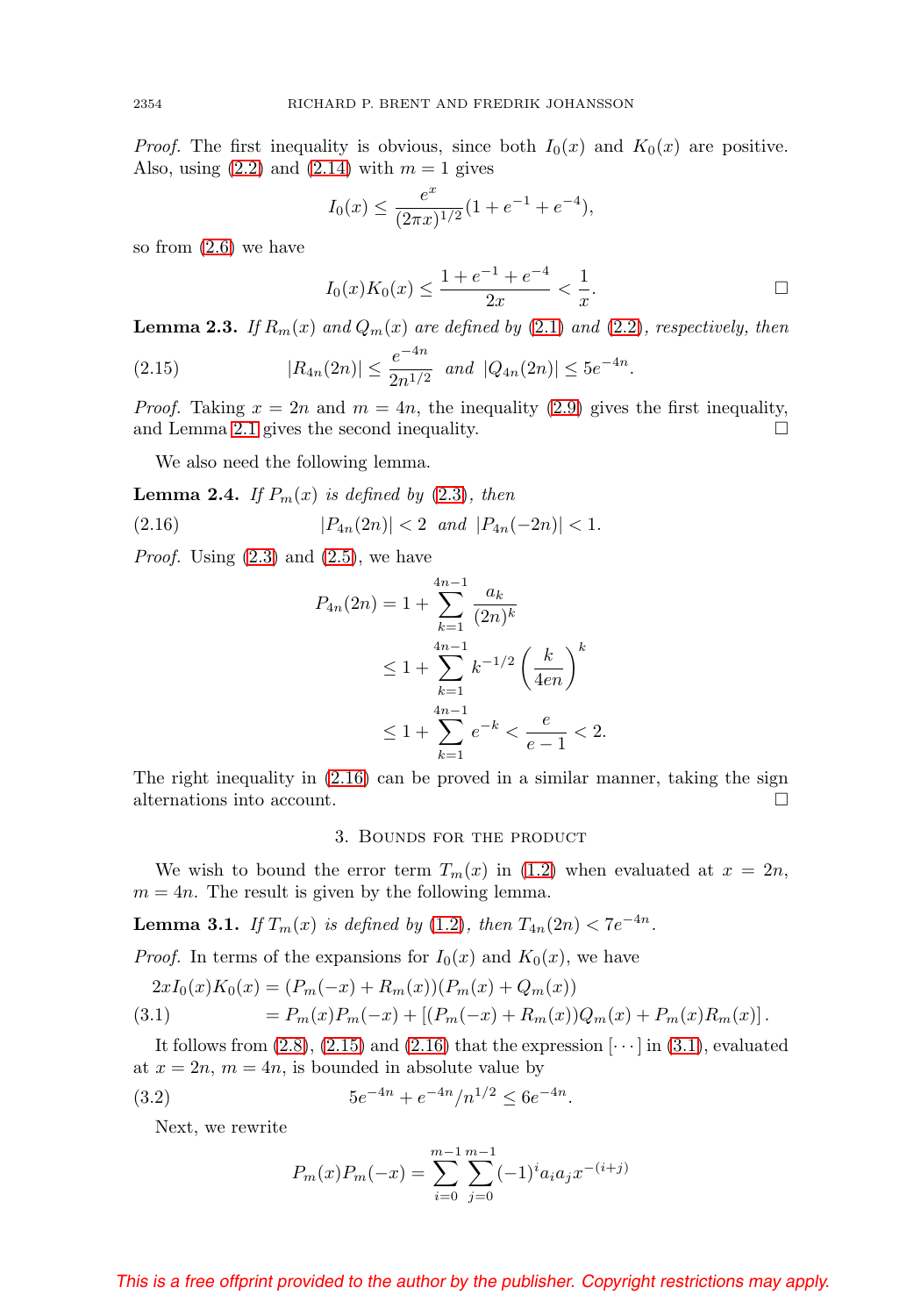as  $L + U$ , where

<span id="page-4-0"></span>(3.3) 
$$
L = \sum_{k=0}^{m-1} \left( \sum_{j=0}^{k} (-1)^j a_j a_{k-j} \right) x^{-k}
$$

and

<span id="page-4-3"></span>(3.4) 
$$
U = \sum_{k=m}^{2m-2} \left( \sum_{j=k-(m-1)}^{m-1} (-1)^j a_j a_{k-j} \right) x^{-k}.
$$

The "lower" sum L is precisely  $\sum_{k=0}^{m/2-1} b_k x^{-2k}$ . Replacing k by 2k in [\(3.3\)](#page-4-0) (as the odd terms vanish by symmetry), we have to prove

<span id="page-4-1"></span>(3.5) 
$$
\sum_{j=0}^{2k} \frac{(-1)^j [(2j)!]^2 [(4k-2j)!]^2}{(j!)^3 [(2k-j)!]^3 32^{2k}} = \frac{[(2k)!]^3}{(k!)^4 8^{2k}}.
$$

This can be done algorithmically using the creative telescoping approach of Wilf and Zeilberger. For example, the implementation in the Mathematica package HolonomicFunctions by Koutschan [\[6\]](#page-8-8) can be used. The command

$$
a = ((2j)!)^2 / ((j!)^3 32^j);
$$
  
CreateTelescoping[(-1)<sup>^</sup>j a (a /. j -> 2k-j),  
{S[j]-1}, S[k]]

outputs the recurrence equation

$$
(8+8k)b_{k+1} - (1+6k+12k^2+8k^3) b_k = 0
$$

matching the right-hand side of [\(3.5\)](#page-4-1), together with a telescoping certificate. Since the summand in [\(3.5\)](#page-4-1) vanishes for  $j < 0$  and  $j > 2k$ , no boundary conditions enter into the telescoping relation, and checking the initial value  $(k = 0)$  suffices to prove the identity.<sup>[1](#page-4-2)</sup>

It remains to bound the "upper" sum  $U$  given by  $(3.4)$ . The coefficients of  $U = \sum_{k=m}^{2m-2} c_k x^{-k}$  can be written as

(3.6) 
$$
c_k = \sum_{j=1}^{2m-k-1} (-1)^{j+k+m} a_{k-m+j} a_{m-j}.
$$

By symmetry, this sum is zero when  $k$  is odd, so we only need to consider the case of k even. We first note that, if  $1 \leq i < j$ , then  $a_i a_j \geq a_{i+1} a_{i-1}$ . This can be seen by observing that the ratio satisfies

(3.7) 
$$
\frac{a_i a_j}{a_{i+1} a_{j-1}} = \frac{(i+1)(2j-1)^2}{j(2i+1)^2} \ge 1.
$$

<span id="page-4-2"></span><sup>&</sup>lt;sup>1</sup>Curiously, the built-in Sum function in Mathematica 9.0.1 computes a closed form for the sum [\(3.5\)](#page-4-1), but returns an answer that is wrong by a factor 2 if the factor  $[(4k-2j)!]^2$  in the summand is input as  $[(2(2k - j))!]^2$ .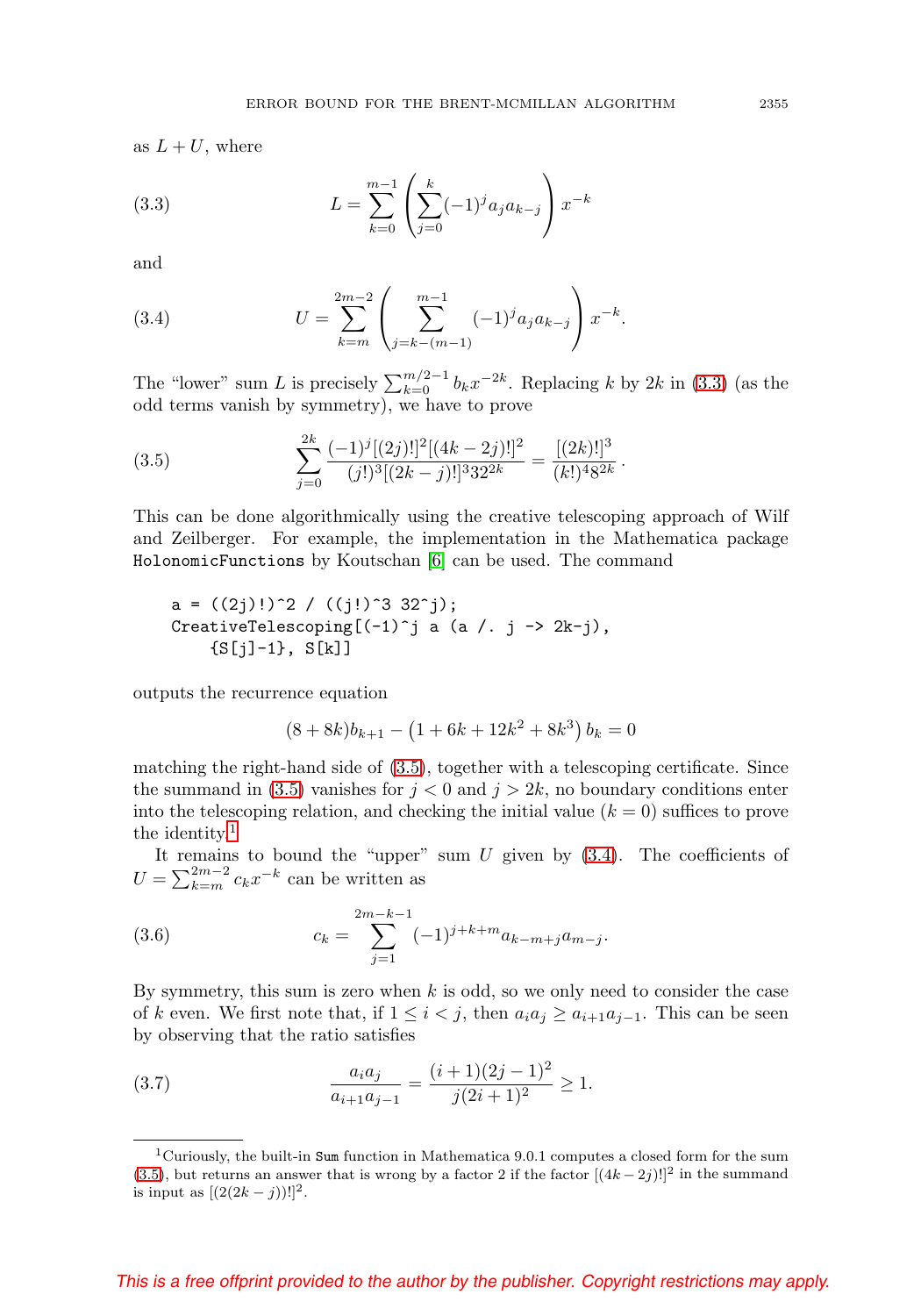Thus, after adding the duplicated terms,  $c_k$  can be written as an alternating sum in which the terms decrease in magnitude, e.g. for  $m = 10$  we have

$$
c_{10} = -2a_1a_9 + 2a_2a_8 - 2a_3a_7 + 2a_4a_6 - a_5a_5,
$$
  
\n
$$
c_{12} = -2a_3a_9 + 2a_4a_8 - 2a_5a_7 + a_6a_6,
$$
  
\n
$$
c_{14} = -2a_5a_9 + 2a_6a_8 - a_7a_7,
$$
  
\n
$$
c_{16} = -2a_7a_9 + a_8a_8,
$$
  
\n
$$
c_{18} = -a_9a_9.
$$

Hence  $|c_k|$  is bounded by  $2a_{1+k-m}a_{m-1}$ , giving

$$
\left|\sum_{k=m}^{2m-2} \frac{c_k}{x^k}\right| \le \sum_{k=m}^{2m-2} t_k, \quad t_k = \frac{2a_{1+k-m}a_{m-1}}{x^k}.
$$

Evaluating at  $x = 2n, m = 4n$  as usual, the term ratio

$$
\frac{t_{k+1}}{t_k} = \frac{(3+2k-8n)^2}{16n(2+k-4n)}
$$

is bounded by 1 when  $4n \leq k \leq 8n-2$ . Therefore, using [\(2.5\)](#page-2-1),

<span id="page-5-2"></span>(3.8) 
$$
\sum_{k=m}^{2m-2} t_k \le (m-1)t_m \le e^{-4n} \frac{(4n-1)^{4n-1/2}}{2^{8n-1}n^{4n}} < e^{-4n}.
$$

<span id="page-5-1"></span>Adding [\(3.2\)](#page-3-5) and [\(3.8\)](#page-5-2), we find that  $|T_{4n}(2n)| < 7e^{-4n}$ .

# 4. A complete error bound

We are now equipped to justify Algorithm B3. The algorithm computes an approximation  $\tilde{\gamma}$  to  $\gamma$ . Theorem [4.1](#page-5-0) bounds the error  $|\tilde{\gamma} - \gamma|$  in the algorithm, excluding rounding errors and any error in the evaluation of  $\ln n$ . The finite sums S and I approximate  $S_0(2n)$  and  $I_0(2n)$ , respectively, while T approximates  $I_0(2n)K_0(2n)$ .

<span id="page-5-0"></span>**Theorem 4.1.** Given an integer  $n \geq 1$ , let  $N \geq 4n$  be an integer such that

<span id="page-5-3"></span>
$$
\frac{2n^{2N}H_N}{(N!)^2} < \varepsilon_0,
$$

where

<span id="page-5-5"></span>(4.2) 
$$
\varepsilon_0 = \frac{e^{-6n}}{(4\pi n)^{1/2}(1 + H_N)}.
$$

Let

$$
S = \sum_{k=0}^{N-1} \frac{H_k n^{2k}}{(k!)^2}, \quad I = \sum_{k=0}^{N-1} \frac{n^{2k}}{(k!)^2}, \quad T = \frac{1}{4n} \sum_{k=0}^{2n-1} \frac{[(2k)!]^3}{(k!)^4 8^{2k} (2n)^{2k}},
$$

and

$$
\widetilde{\gamma} = \frac{S}{I} - \frac{T}{I^2} - \ln n \, .
$$

Then

<span id="page-5-4"></span>(4.3)  $|\widetilde{\gamma} - \gamma| < 24e^{-8n}$ .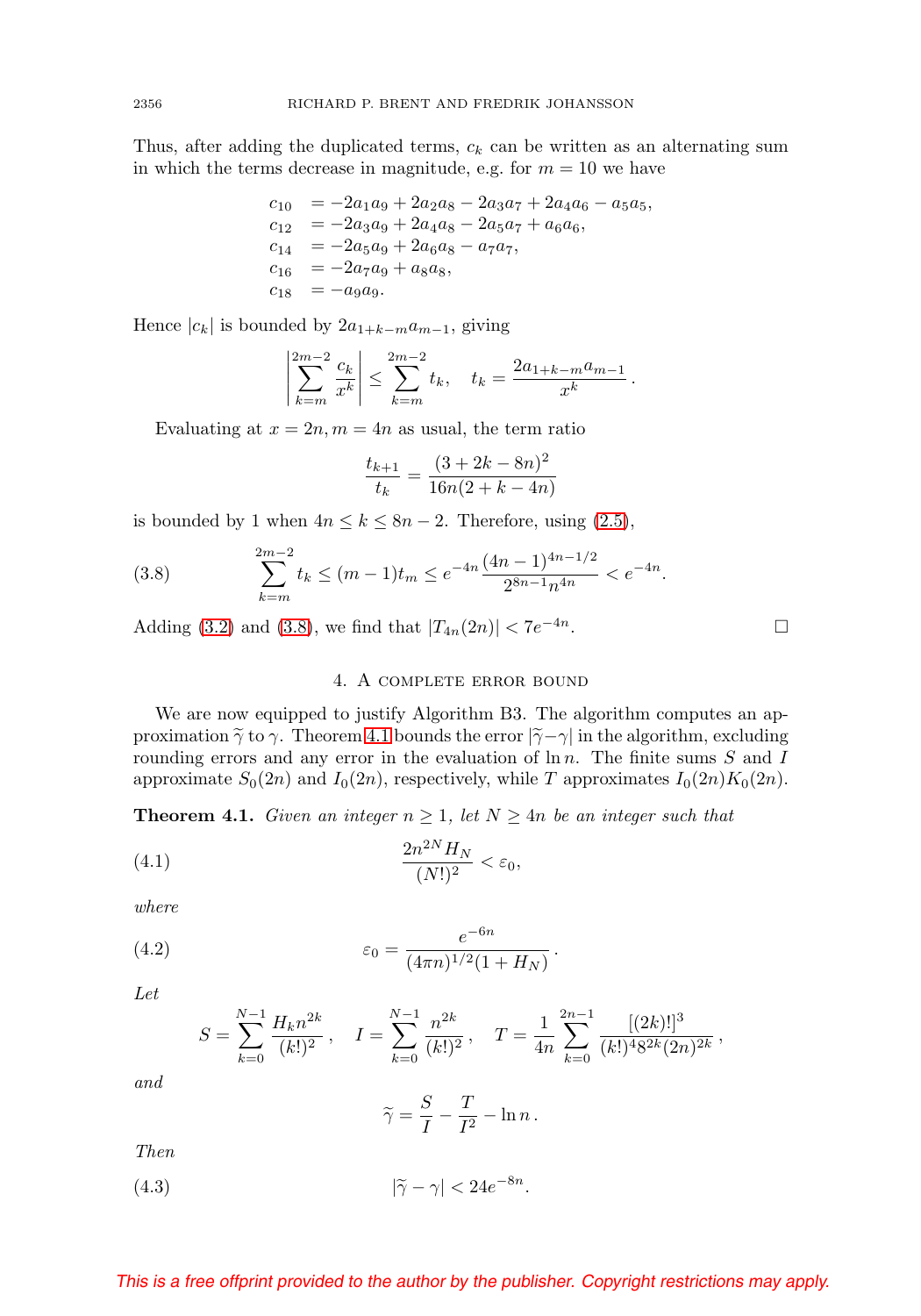Proof. Let

$$
\varepsilon_1 = S_0(2n) - S = \sum_{k=N}^{\infty} \frac{H_k n^{2k}}{(k!)^2},
$$

$$
\varepsilon_2 = I_0(2n) - I = \sum_{k=N}^{\infty} \frac{n^{2k}}{(k!)^2}.
$$

Inspection of the term ratios for  $k \geq N$  shows that  $\varepsilon_1$  and  $\varepsilon_2$  are bounded by the left side of [\(4.1\)](#page-5-3). Using [\(2.7\)](#page-2-6) to bound  $1/I_0(2n)$ , it follows that

$$
\begin{aligned}\n\left| \frac{S + \varepsilon_1}{I + \varepsilon_2} - \frac{S}{I} \right| &= \left| \frac{\varepsilon_1 I - \varepsilon_2 S}{(I + \varepsilon_2)I} \right| \\
&\leq \frac{\varepsilon_0 (I + S)}{(I + \varepsilon_2)I} \\
&= \varepsilon_0 \left( \frac{1}{I_0(2n)} \right) \left( 1 + \frac{S}{I} \right) \\
&< \frac{e^{-6n}}{(4\pi n)^{1/2} (1 + H_N)} \left( \frac{(4\pi n)^{1/2}}{e^{2n}} \right) (1 + H_N) \\
&= e^{-8n}.\n\end{aligned}
$$

We have  $T + \varepsilon_3 = I_0(2n)K_0(2n)$  where, from Lemma [3.1,](#page-3-1)  $|\varepsilon_3| < 7e^{-4n}/(4n)$ . Thus, from Corollary [2.2,](#page-2-7)

$$
T \le \frac{1}{2n} + \frac{7e^{-4n}}{4n} < \frac{1}{n} \, .
$$

Therefore, using [\(2.7\)](#page-2-6) again,

$$
\left| \frac{T + \varepsilon_3}{(I + \varepsilon_2)^2} - \frac{T}{I^2} \right| = \left| \frac{\varepsilon_3 I^2 - T \varepsilon_2 (2I + \varepsilon_2)}{(I + \varepsilon_2)^2 I^2} \right|
$$
  

$$
\leq \frac{|\varepsilon_3|}{(I + \varepsilon_2)^2} + T \varepsilon_2 \frac{(2I + \varepsilon_2)}{(I + \varepsilon_2)^2 I^2}
$$
  

$$
\leq \frac{|\varepsilon_3|}{I_0 (2n)^2} + T \varepsilon_2 \frac{3}{I_0 (2n)^3}
$$
  

$$
< 7\pi e^{-8n} + e^{-8n}
$$
  

$$
< 23e^{-8n}.
$$

Thus, the total error  $|\tilde{\gamma} - \gamma|$  is bounded by  $e^{-8n} + 23e^{-8n} = 24e^{-8n}$ .

Remark 4.2. We did not try to obtain the best possible constant in [\(4.3\)](#page-5-4). A more detailed analysis shows that we can reduce the constant 24 by a factor greater than two if n is large. See also Remark [4.5.](#page-7-0)

Since the condition on  $N$  in Theorem [4.1](#page-5-0) is rather complicated, we give the following corollary.

<span id="page-6-0"></span>**Corollary 4.3.** Let  $\alpha \approx 4.970625759544$  be the unique positive real solution of  $\alpha(\ln \alpha - 1) = 3$ . If  $n \geq 138$  and  $N \geq \alpha n$  are integers, then the conclusion of Theorem [4.1](#page-5-0) holds.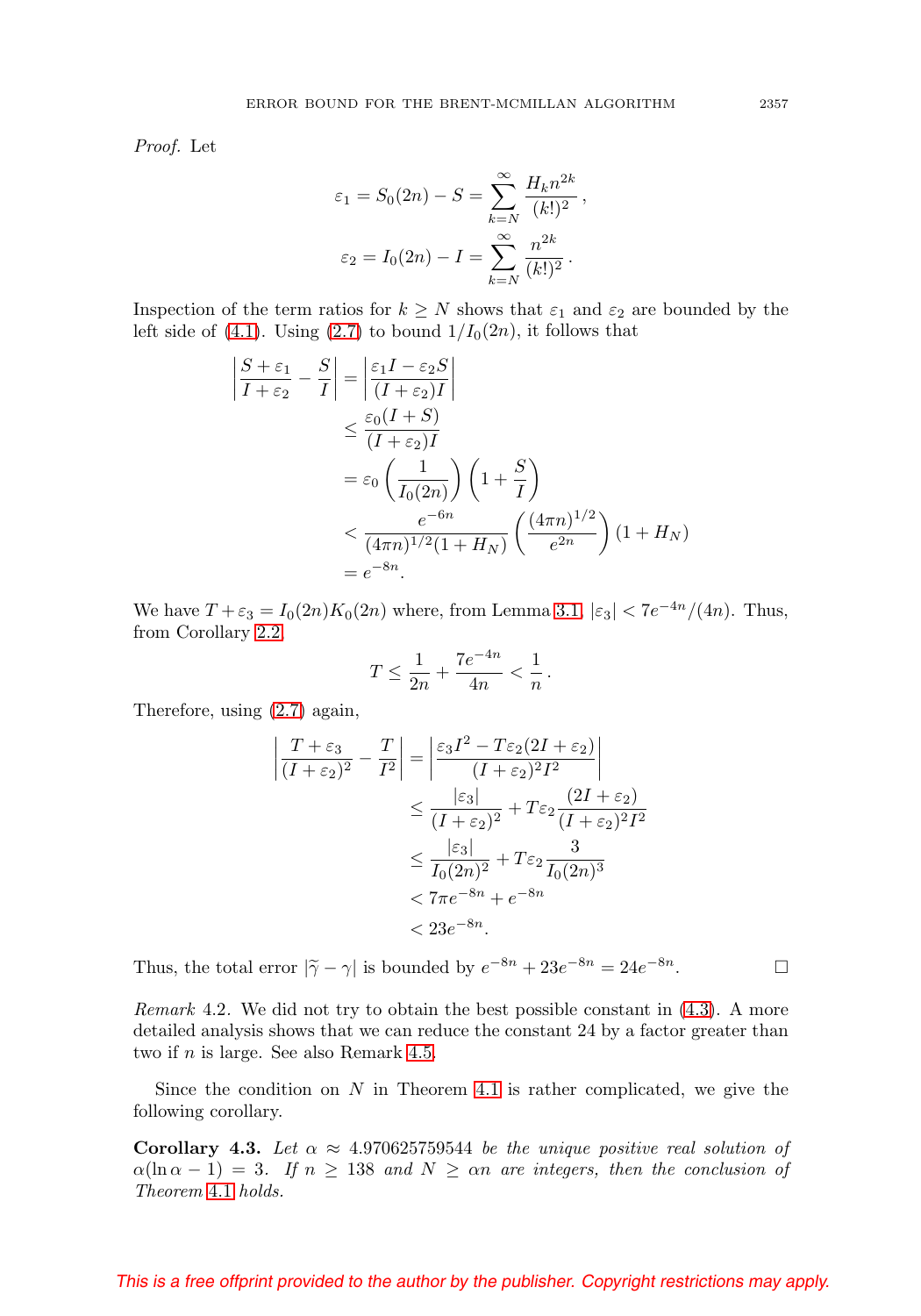*Proof.* For  $138 \leq n \leq 214$  we can verify by direct computation that conditions  $(4.1)$ [\(4.2\)](#page-5-5) of Theorem [4.1](#page-5-0) hold. Hence, in the following we assume that  $n \ge 215$ . Since  $N \ge \alpha n$ , this implies that  $N \ge [215\alpha] = 1069$ .

Let  $\beta = N/n$ . Then  $\beta \ge \alpha$ , so  $\beta(\ln \beta - 1) \ge 3$ . Thus  $2n(\beta \ln \beta - \beta - 3) \ge 0$ . Taking exponentials and using  $\beta = N/n$ , we obtain

<span id="page-7-3"></span>(4.4) 
$$
N^{2N} \ge e^{2N + 6n} n^{2N}.
$$

Define the real analytic function  $h(x) := \ln x + \gamma + 1/(2x)$ . The upper bound  $H_N \leq h(N)$  follows from the Euler-Maclaurin expansion

$$
H_N - \ln(N) - \gamma \sim \frac{1}{2N} - \sum_{k=1}^{\infty} \frac{B_{2k}}{2k} N^{-2k},
$$

since the terms on the right-hand-side alternate in sign.

Using our assumption that  $N \ge 1069$ , it is easy to verify that

<span id="page-7-1"></span>(4.5) 
$$
\sqrt{\pi \alpha N} \ge 2h(N)(h(N) + 1).
$$

Since  $\beta \geq \alpha$ , it follows from [\(4.5\)](#page-7-1) that

<span id="page-7-2"></span>(4.6) 
$$
\sqrt{\pi \beta N} \ge 2h(N)(h(N)+1).
$$

Substituting  $\beta = N/n$  in [\(4.6\)](#page-7-2), it follows that

(4.7) 
$$
\pi N > 2h(N)(h(N) + 1)(\pi n)^{1/2}.
$$

Using [\(4.4\)](#page-7-3), this gives

<span id="page-7-4"></span>(4.8) 
$$
\pi N^{2N+1} > 2n^{2N}h(N)(h(N) + 1)(\pi n)^{1/2}e^{2N + 6n}.
$$

From the first inequality of [\(2.4\)](#page-2-8) we have  $(N!)^2 \geq 2\pi N^{2N+1}e^{-2N}$ . Using this and  $h(N) \geq H_N$ , we see that [\(4.8\)](#page-7-4) implies

<span id="page-7-5"></span>(4.9) 
$$
(N!)^2 > 4n^{2N}H_N(1+H_N)(\pi n)^{1/2}e^{6n}.
$$

However, it is easy to see that  $(4.9)$  is equivalent to conditions  $(4.1)$ – $(4.2)$  of The-orem [4.1.](#page-5-0) Hence, the conclusion of Theorem [4.1](#page-5-0) holds.  $\Box$ 

Remark 4.4. If  $0 < n < 138$ , then Corollary [4.3](#page-6-0) does not apply, but a numerical computation shows that it is always sufficient to take  $N \geq \alpha n + 1$ .

<span id="page-7-0"></span>Remark 4.5. As illustrated in Table [1,](#page-7-6) the bound in [\(4.3\)](#page-5-4) is close to optimal for large n. Our bound  $24e^{-8n}$  overestimates the true error, but by a factor which is inconsequential for high-precision computation of  $\gamma$ .

TABLE 1. The error  $|\tilde{\gamma} - \gamma|$  compared to the bound [\(4.3\)](#page-5-4).

<span id="page-7-6"></span>

| $n_{\rm}$ |       | $ \widetilde{\gamma}-\gamma $ | $24e^{-8n}$              |
|-----------|-------|-------------------------------|--------------------------|
| 10        | 50    | $7.68 \cdot 10^{-38}$         | $4.34 \cdot 10^{-34}$    |
| 100       | 498   | $5.32 \cdot 10^{-349}$        | $8.81 \cdot 10^{-347}$   |
| 1000      | 4971  | $1.96 \cdot 10^{-3476}$       | $1.06 \cdot 10^{-3473}$  |
| 10000     | 49706 | $2.85 \cdot 10^{-34746}$      | $6.64 \cdot 10^{-34743}$ |